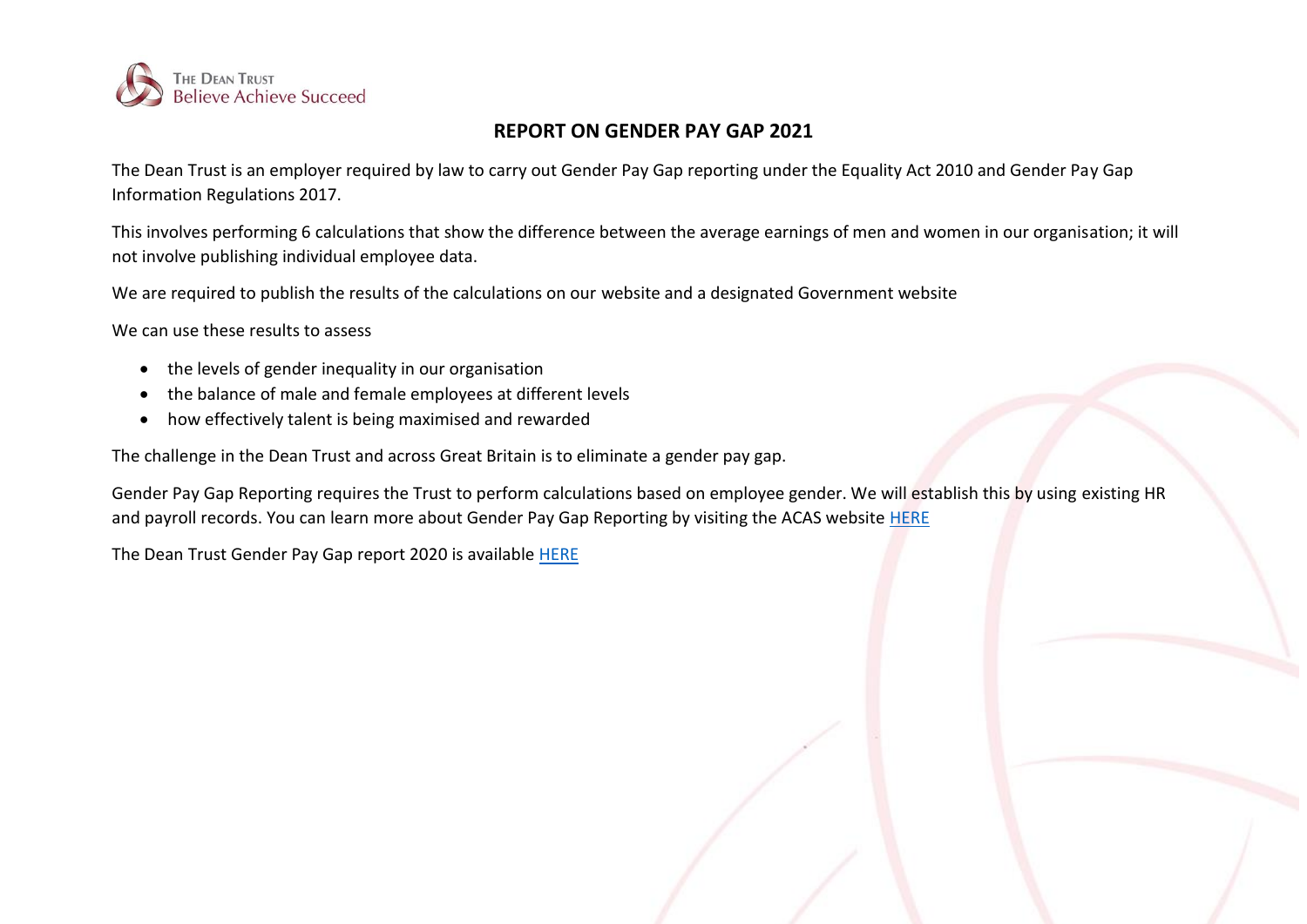

The Dean Trust supports the fair treatment of all staff irrespective of gender through our transparent recruitment, pay and professional development processes.

The Gender Pay Gap results for the 2021 period are shown in the table below

| <b>MEDIAN PAY GAP</b>     | <b>MEAN PAY GAP</b>       | <b>LOWER QUARTILE</b> | <b>LOWER MIDDLE</b> | <b>UPPER MIDDLE</b> | <b>UPPER QUARTILE</b> |
|---------------------------|---------------------------|-----------------------|---------------------|---------------------|-----------------------|
|                           |                           |                       | <b>QUARTILE</b>     | <b>QUARTILE</b>     |                       |
| 12.39% lower for<br>women | 12.61% lower for<br>women | 26.8% M<br>73.2% F    | 23.1% M<br>76.9% F  | 29.1% M<br>70.9% F  | 33.5% M<br>66.5% F    |

## **No bonuses were paid to any member of staff for the reporting period**

The Trust adopts pay scales for all teachers that are agreed nationally and are aligned annually to the School Teachers Pay and Conditions Document. For non-teaching staff the Trust adopts pay scales set by the National Joint Council (NJC). Within the Dean Trust teachers and support staff progress through pay scales for their grade based on performance irrespective of gender.

In all of the quartiles and overall there is a higher proportion of women in the lower and lower middle quartiles. This illustrates that the overall mean gender pay gap arises predominantly as a result of the proportion of women who work in lower pay grades particularly for non-teaching staff.

To provide a more detailed analysis and to further illustrate relative pay gaps, the Trust has also reported the results for both teaching and support staff separately in the table below.

The gender pay gap reduces significantly when split into groups within the same pay grading system with teachers having a much lower median pay gap and support staff have a median pay gap showing women in this group earning over 4% more than men. The mean gender pay gap for support staff is skewed as a result of mid-day assistant staff pay grades at the lowest end of the pay scales being filled entirely by women.